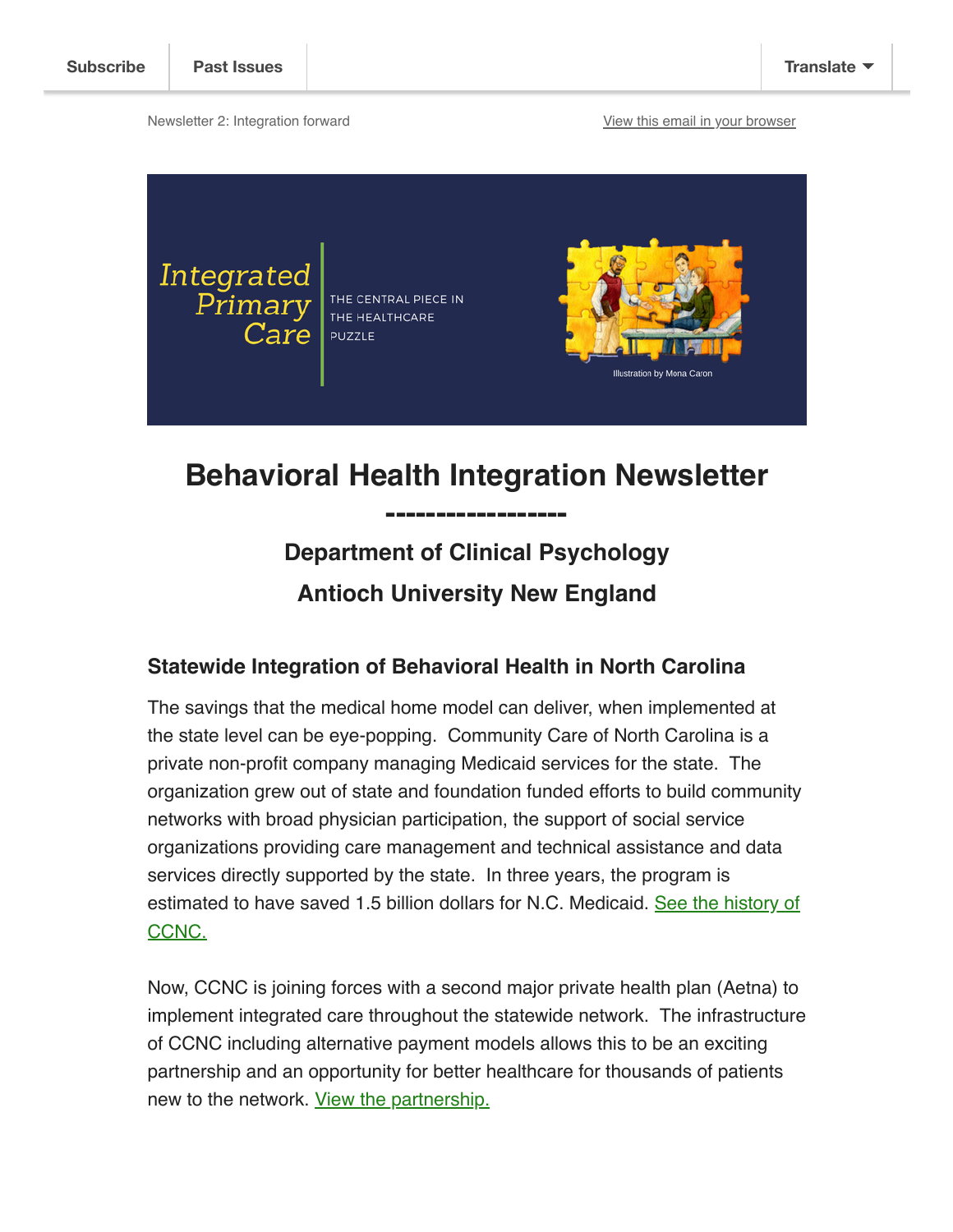\_\_|\_\_\_\_\_\_\_\_\_

#### **New Training Resources**

The Primary Care Behavioral Health Workforce Development Team has made it easy for behavioral health professionals to find online training programs [in Integrated Primary Care. Here are some programs that we think do a](https://sites.google.com/view/nhpcbhworkforce/training/post-degree-training) particularly good job. We have also constructed a list of online training programs for people who are already working who don't want to leave their job, but want to obtain a degree. These programs would allow one to work in a primary care setting, while keeping his/her full time job. The majority of these training programs are based online and can be completed at the student's convenience. Some placements even allow clinical training at place of employment! [See our list of top ten academic training programs.](https://sites.google.com/view/nhpcbhworkforce/academic-programs/masters-programs)

### **Q&A Session with Dr. Blount**

Dr. Alexander Blount, Ed.D. is a pioneer in the Integrated Primary Care, contributing to efforts to implement behavioral health integration in primary care in multiples states. Recently, Dr. Blount has been applying his expertise to the state of New Hampshire by leading the New Hampshire Behavioral Health Integration Workforce Initiative, sponsored by the Endowment for Health of New Hampshire. This initiative is a resource to help increase behavioral health services in primary care throughout the state. As part of this project, Dr. Blount will make himself available to health and behavioral health professional working in New Hampshire for an hour each month to answer any questions about the integration of behavioral health and primary care, such as issues in implementation, clinical care, team based care, communication, models for integration, populations in primary care, or any other question. He has an answer for most questions about integration, and when he doesn't have an answer to offer, he usually has some ideas about how an answer can be found. These Q&A sessions will serve as source of information for building the ability for primary care and mental health settings in New Hampshire to move more quickly and efficiently toward integration.  [Sign up now!](https://sites.google.com/view/nhpcbhworkforce/events/q-a-with-dr-blount) 

**[Check out our](http://www.integratedprimarycare.com/) Website!**

**View AUNE's [Major Area of](https://www.antioch.edu/new-england/degrees-programs/psychology-degree/clinical-psychology-psyd/behavioral-health-integration-and-population-health/) Study (MAS) webpage!**

**[Visit us on](https://www.facebook.com/BehavioralHealthInteg/) Facebook!**